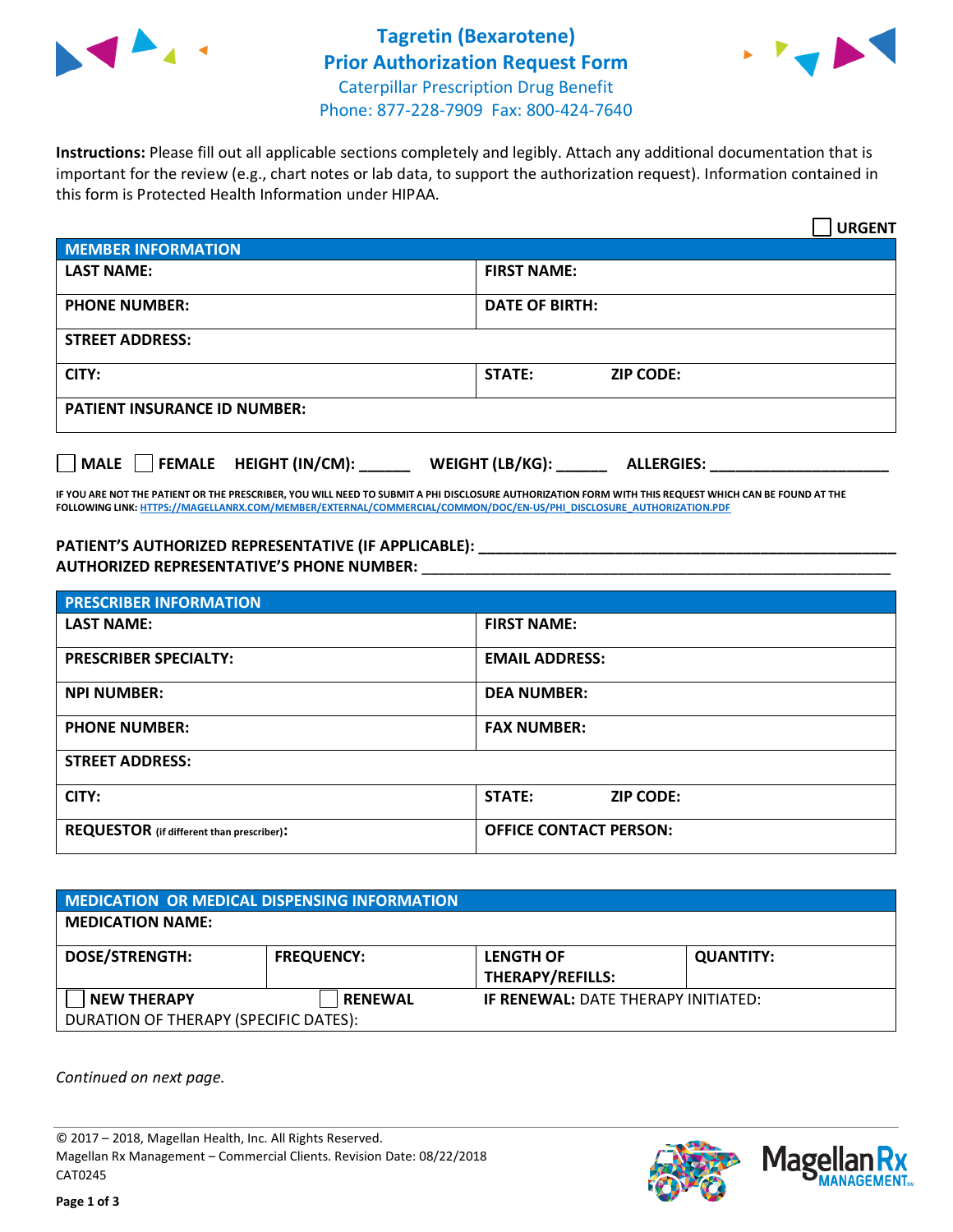



| <b>MEMBER'S LAST NAME:</b><br><b>MEMBER'S FIRST NAME:</b>                                                                                                |                                                                                                                                                                                                                                                                                                         |                                           |
|----------------------------------------------------------------------------------------------------------------------------------------------------------|---------------------------------------------------------------------------------------------------------------------------------------------------------------------------------------------------------------------------------------------------------------------------------------------------------|-------------------------------------------|
|                                                                                                                                                          | 1. HAS THE PATIENT TRIED ANY OTHER MEDICATIONS FOR THIS CONDITION?                                                                                                                                                                                                                                      | <b>NO</b><br>YES (if yes, complete below) |
| <b>MEDICATION/THERAPY (SPECIFY</b>                                                                                                                       | <b>DURATION OF THERAPY (SPECIFY</b>                                                                                                                                                                                                                                                                     | <b>RESPONSE/REASON FOR</b>                |
| DRUG NAME AND DOSAGE):                                                                                                                                   | DATES):                                                                                                                                                                                                                                                                                                 | <b>FAILURE/ALLERGY:</b>                   |
| <b>2. LIST DIAGNOSES:</b>                                                                                                                                |                                                                                                                                                                                                                                                                                                         | <b>ICD-10:</b>                            |
| □ T-cell lymphoma                                                                                                                                        |                                                                                                                                                                                                                                                                                                         |                                           |
| □ Other diagnosis: ____________________ICD-10__________________________________                                                                          |                                                                                                                                                                                                                                                                                                         |                                           |
|                                                                                                                                                          | 3. REQUIRED CLINICAL INFORMATION: PLEASE PROVIDE ALL RELEVANT CLINICAL INFORMATION TO SUPPORT A                                                                                                                                                                                                         |                                           |
| PRIOR AUTHORIZATION.<br><b>Clinical Information:</b>                                                                                                     |                                                                                                                                                                                                                                                                                                         |                                           |
| fungoides/Sezary syndrome)? □ Yes □ No                                                                                                                   | Does the patient have a diagnosis of cutaneous manifestations of T-cell lymphoma (CTCL) (e.g., mycosis                                                                                                                                                                                                  |                                           |
| Was Targretin prescribed by an oncologist or dermatologist? $\square$ Yes $\square$ No                                                                   |                                                                                                                                                                                                                                                                                                         |                                           |
| For oral Targretin (bexarotene):<br>Is the patient refractory to at least one systemic therapy? $\Box$ Yes $\Box$ No<br>Please provide dates of service. |                                                                                                                                                                                                                                                                                                         |                                           |
| <b>For topical Targretin:</b><br>Please provide dates of service                                                                                         | Has the patient had a previous trial and failure of topical Valchlor? $\Box$ Yes $\Box$ No                                                                                                                                                                                                              |                                           |
| physician feels is important to this review?                                                                                                             | Are there any other comments, diagnoses, symptoms, medications tried or failed, and/or any other information the                                                                                                                                                                                        |                                           |
|                                                                                                                                                          |                                                                                                                                                                                                                                                                                                         |                                           |
| information is received.                                                                                                                                 | Please note: Not all drugs/diagnosis are covered on all plans. This request may be denied unless all required                                                                                                                                                                                           |                                           |
|                                                                                                                                                          | ATTESTATION: I attest the information provided is true and accurate to the best of my knowledge. I understand that                                                                                                                                                                                      |                                           |
|                                                                                                                                                          | the Health Plan, insurer, Medical Group or its designees may perform a routine audit and request the medical                                                                                                                                                                                            |                                           |
|                                                                                                                                                          | information necessary to verify the accuracy of the information reported on this form.                                                                                                                                                                                                                  |                                           |
|                                                                                                                                                          |                                                                                                                                                                                                                                                                                                         |                                           |
|                                                                                                                                                          |                                                                                                                                                                                                                                                                                                         | Date:                                     |
|                                                                                                                                                          | CONFIDENTIALITY NOTICE: The documents accompanying this transmission contain confidential health information that is legally privileged. If                                                                                                                                                             |                                           |
| Prescriber Signature or Electronic I.D. Verification:                                                                                                    | you are not the intended recipient, you are hereby notified that any disclosure, copying, distribution, or action taken in reliance on the contents<br>of these documents is strictly prohibited. If you have received this information in error, please notify the sender immediately (via return FAX) |                                           |